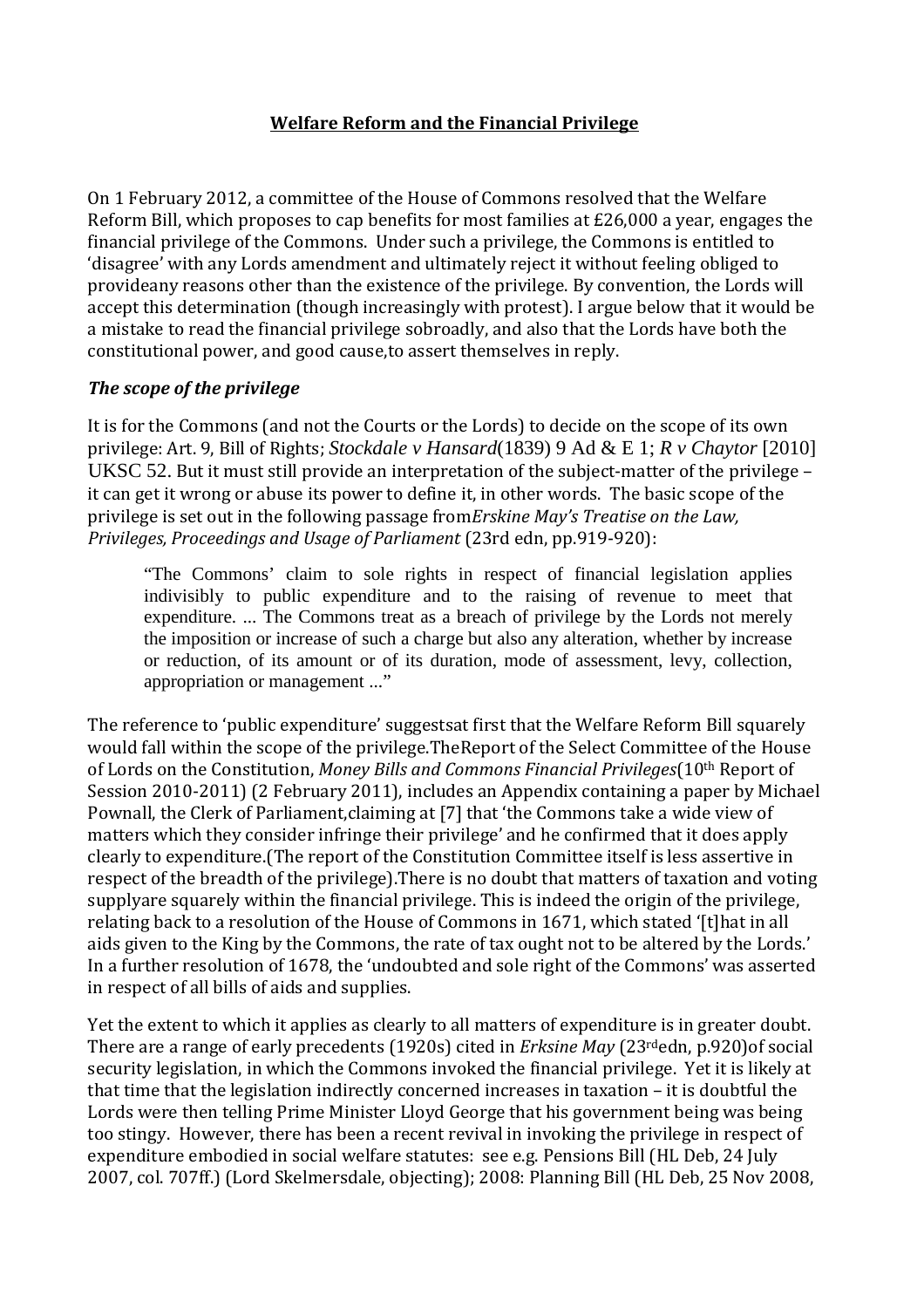col. 1364) (Baronness Hollis, objecting); 2009: Personal Care at Home Bill (HC Debates, 30 Mar 2010, col. 777) (Minister of State, Phil Hope, moving to disagree amendments on grounds of privilege).Indeed, on 10 Nov 2009, the Speaker of the Commons claimed that privilege was engaged in proposed Lords' amendments to the Welfare Reform Bill itself (HC Debates, Col.192), and though a number of those amendments were agreed after substantive debate, the vote recorded an express waiver of the privilege when recorded (as is the custom) (HC Debates, Col. 212).

Despite being invoked on such occasions, it has been controversial for the Lords. A search of Lords and Commons Hansard suggests that the financial privilege has been asserted far more vigorously in the last five years in respect of expenditure, and has been objected to consistently by the Lords. Baroness Hollis, for instance, claimed in 2008 that '[a]ny Minister … might find it extremely convenient for controversial regulations to be swathed with the financial privilege embargo. Would my noble friend be happy if, as a result, virtually all social security regulations were not debatable by this House because they came with a flag saying financial privilege?I find this the beginning of an extraordinarily slippery slope and I am profoundly worried.' ((HL Deb, 25 Nov 2008, col. 1364-65) Lord Howarth (formerly an MP and Under-Secretary of State), in debates over the Identity Documents Bill, raised his concern whether the Government were proposing an 'extension of the doctrine of financial privilege to cover matters of expenditure as well as measures concerned with revenue raising', and whether it 'is an appropriate new doctrine for them to espouse and to use for their political convenience. [I]f that is the case, there are large implications for this House, which we should ponder and take seriously.' (HL Deb, 21 Dec 2010, Col. 1031).It is an overstatement to say that this would be wholly novel. Yet these remarks themselves show how it is in part novel and they reflect the tone of the debate (outrage) in the last two recent days in the Lords.

The breadth of the privilege asserted on 2 February 2012 by the Chancellor, Lord Strathclyde, defending the invocation of the privilege as a clear right of the Commons, was spectacularly wide: 'any amendment with implications for public expenditure might involve privilege.' (HL Deb, 2 February 2012, col. 1673).Many of their Lordships registered objections to this claim, with Lord Lawson claiming that though the privilege existed, it was a convention that it had been invoked 'sparingly' rather than 'promiscuously': (Col.1674).

The correct position would appear to be as follows. The privilege was originally concerned chiefly with taxation and supply, and invoked more sparingly in respect of expenditure. The standard proposed by Lord Strathclyde would, if respected,radically constrict the range of matters over which the second chamber could reliably exercise its revising and scrutinizing function (though not from debating or passing resolutions on such matters, or examining them in committees: *Erskine May*, 23rdedn, p.918). Such matters would include health care, education, university fees, pensions, social security, the courts service, prisons, immigration, and so much else. Does the privilege require that the Lords should avoid amendments on any such matters, or worry that any debate on them will ultimately prove not only futile, but unworthy of response and possibly even be unconstitutional? They would have potentially infringed the privilege when voting on university top-up fees on 14 December 2010, when they opposed the Asylum and Immigration Bill in 2004 (a bill explicitly advanced on cost grounds), in the current debate legal aid reform and so on.The wide view would appear untenable. There are few matters discussed in the Lords which do not have 'implications for public expenditure' and it cannot be contended that the Lords tramples on the privilege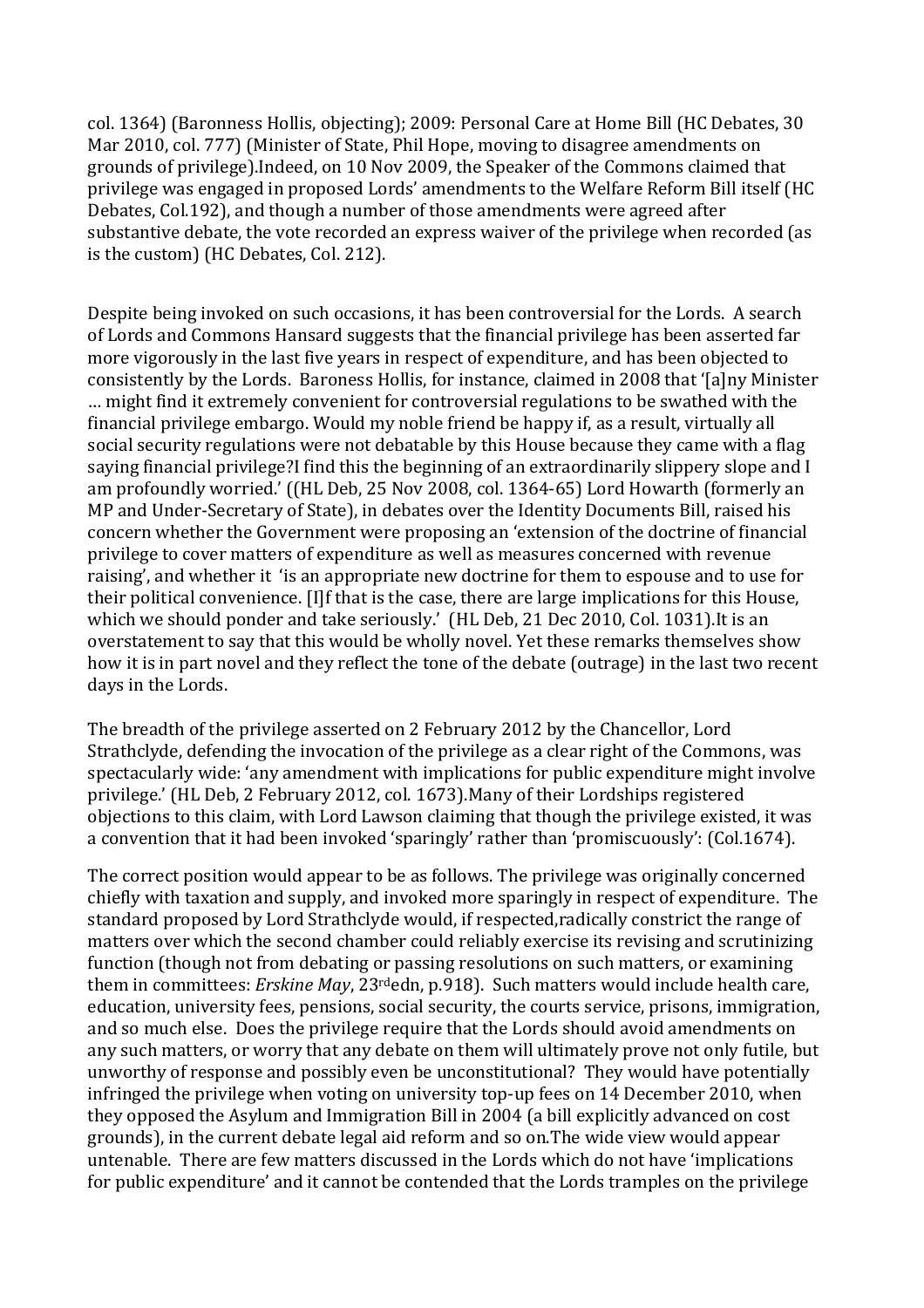of the Commons as its daily fare. The wide view would also require the Speaker to claim that the privilege is engaged far more often than is now the case, a practice that would itself stifle debate and encourage opportunism.

I would conclude that the Commons enjoy a clear power to invoke the privilege in respect of expenditure, but it would be an abuse of the privilege to use it to foreclose the revising role of the Lords on matters of social policy not relating directly to taxation or supply of money. An expenditure bill that would squarely engage the financial privilege would in my view include votes on supply, but also any bill whose central and nearly exclusive rationale relates to the problem of resource scarcity. Where, as in the Welfare Reform Bill or legal aid reform, the rationale is said to encompass much more than saving money, it is right that the amendments of the Lords only be rejected with reasons, and that its delaying and reforming powers as constricted under the Parliament Acts, be allowed to run their course. This is consistent with the practices of both Houses in recent decades, and as well as with the rationale for the privilege and the present constitutional role of the second chamber.

# *What recourse does the House of Lords have?*

It is for the Commons tojudge the scope of the privilege in any given dispute, but the Lords need not accept its judgment without protest. They have two recourses. First, they can assert by way of resolution that they make no admission regarding the reasons offered by the Commons, and do not consent to such reasons constituting a precedent. (See 125 Lords Journals 425; 138 Lords Journals 337; 140 Lords Journals 345). Presumably, they may go further and positively assert their disagreement while acquiescing nonetheless, just as they may do with a legal decision they disagree with but grudgingly accept. The second recourse is that, contrary to the tenor of the Clerk of Parliament's report on the Lords' options in such a case, the Lords do in fact have the right to reject a bill in its entirety. The rule is stated succinctly in *Halsbury's*: 'The House of Lords may reject a bill in its entirety without infringing the financial privileges of the Commons. Its power to reject even a bill of aids and supplies has been acknowledged in former times by the House of Commons.' (*Halsbury's Laws of England*, Vol.78 (2010) 5thEdn, s.826; also noted in*Erskine May*, 23rdedn., p.927). Both these recourses would be strong measures, but can be reasonably viewed as appropriate responses to the Commons' attempt to overextend its privilege. Yet were the Lords to take such a step, the Commons would not be without a remedy.

# *Welfare Reform Bill and the Parliament Acts of 1911 and 1949*

As is well known, the Parliament Acts of 1911 and 1949 allow the Lords to delay but not prevent the passage of most bills presented to it by the Commons. The Parliament Act 1911 was adopted after a great constitutional crisis prompted by David Lloyd George's People's Budget of 1909, which would have imposed substantial tax increases on the landed gentry and was opposed by the Conservative dominated Lords as a species of class warfare. The Parliament Act 1949, reducing the period of delay under the 1911 Act from two years to one, was introduced for similar reasons relating to Labour's fears over Lords' obstruction of its post-war nationalisation programme and other reforms to the welfare state.

Section 1 of the 1911 Act does not allow the Lords to delay a 'money bill' for more than a month. Couldthe Welfare Reform Bill have been deemed a money bill? Here the criteria for such bills are less nebulous than the boundaries of financial privilege, for they are defined in s.1(2) of the Parliament Act 1911: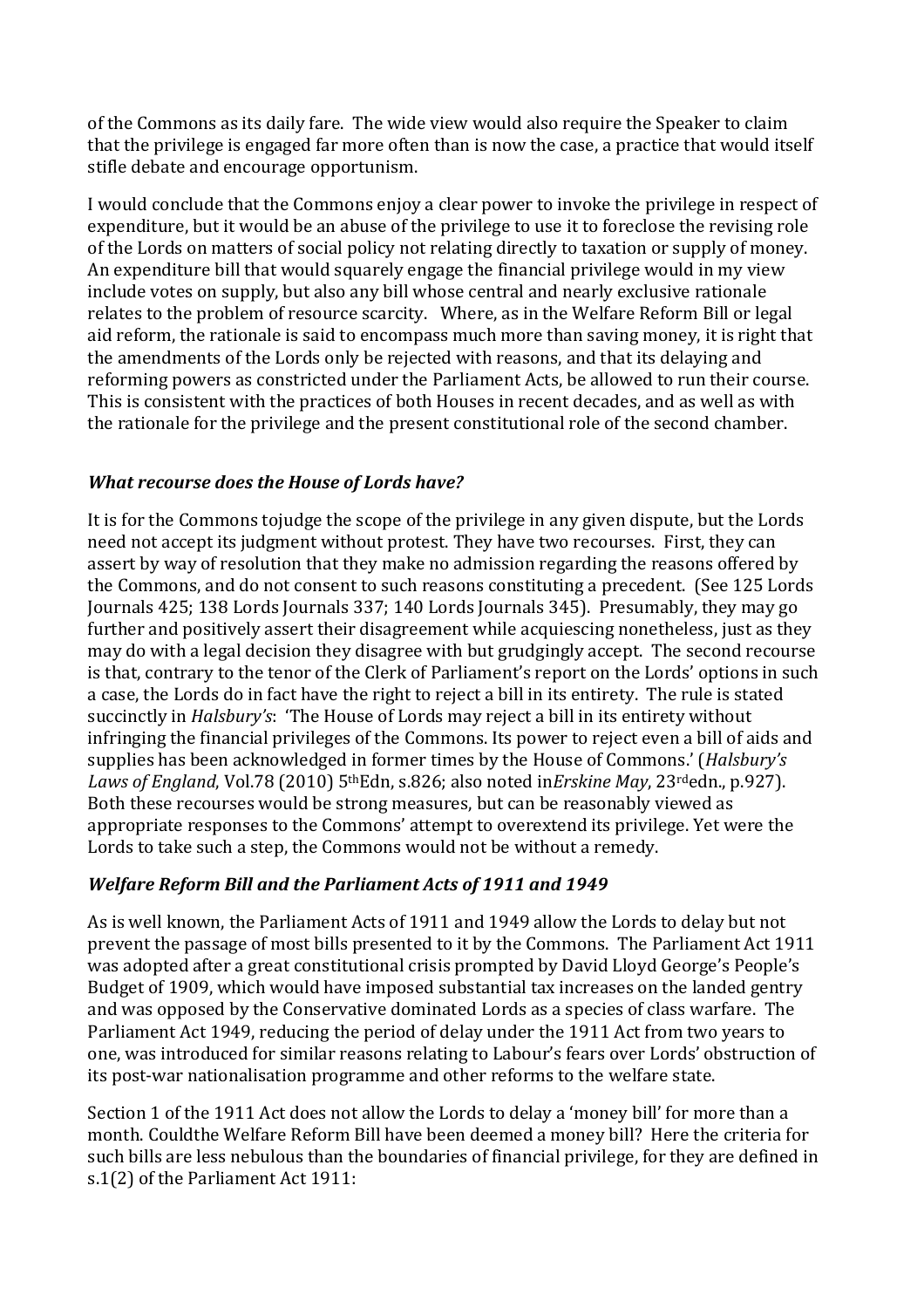'A Money Bill means a Public Bill which in the opinion of the Speaker of the House of Commons contains only provisions dealing with all or any of the following subjects, namely, the imposition, repeal, remission, alteration, or regulation of taxation; the imposition for the payment of debt or other financial purposes of charges on the Consolidated Fund, the National Loans Fund or on money provided by Parliament, or the variation or repeal of any such charges; supply; the appropriation, receipt, custody, issue or audit of accounts of public money; the raising or guarantee of any loan or the repayment thereof; or subordinate matters incidental to those subjects or any of them. In this subsection the expressions "taxation," "public money," and "loan" respectively do not include any taxation, money, or loan raised by local authorities or bodies for local purposes.'

The'conclusive' power to 'certify' a money bill rests with the Speaker: s.1(3) Parliament Act 1911. In the present controversy over the Welfare Reform Bill, the Speaker did not certify that the bill was a money bill when it was sent up, effectively precluding it from now being designated as such. But the question of whether it might have been, or similar legislation might be in the future, remains.

In my view, the Welfare Reform Bill could not reasonably be so certified. The clear target of this provision is bills of supply and aid, imposition of taxes and charges on the Consolidated Fund, appropriations of accounts, and 'subordinate matters incidental to those subjects.' And the bill must contain 'only' provisions dealing with those subjects, a point emphasised by the Constitution Committee in its report: see above, Appendix 2, [3]; *Erksine May*, 23rdedn, p.928. This view is confirmed in practice as well. The Constitution Committee showed that of sixteen bills other than consolidated fund bills that were certified as money bills in the last ten years, virtually all relate directly to taxation or finance. There is one apparent exception to this practice, the Age-Related Payments Bill 2004 (now an Act). Yet that measure was narrowly or 'only' concerned with adjustments to payments, and is the exception in a long list, one that itself stands in need of justification. In my view, it would be a misreading of s.1(2) for the Speaker to certify measures such as the Welfare Reform Bill as a money bill.They are far broader, and concern holistic matters of social policy.

However, the Commons could still push through such bills by relying on s.2 of the Parliament Act 1911 (as amended by the 1949 Act), and present them for royal assent after a year has elapsed and the other formalties in that section have been complied with. This would not be unprecedented, of course. It has exactly seven precedents, only four since 1949 (i.e. the War Crimes Act 1991, European Parliamentary Elections Act 1999, Sexual Offences (Amendment) Act 2000, and Hunting Act 2004).

# *What legacy will this leave?*

A bad one, whatever is done.First, the very fact that the Governmentinvoked the privilege means that it defends the welfare reform bill as a matter of austerityrather than a bona fide attempt to address a social problem (whether dependency, or fairness). The move exposes the truth that the Government took such pains to deny. Second, if the Commonsinvokes the privilege successfully against the Lords,then it will have stretched it to potentially radical proportions. As David Howarth MP claimed, 'a policy that does not have resources attached to it is generally just hot air': (HC Deb, 4 Nov 2009, col. 958). That move would in turn complicate parliamentary practice, as I've explained above. Third, if the Lords decides to push back against any such move – as I think it is right to do as a matter of constitutional